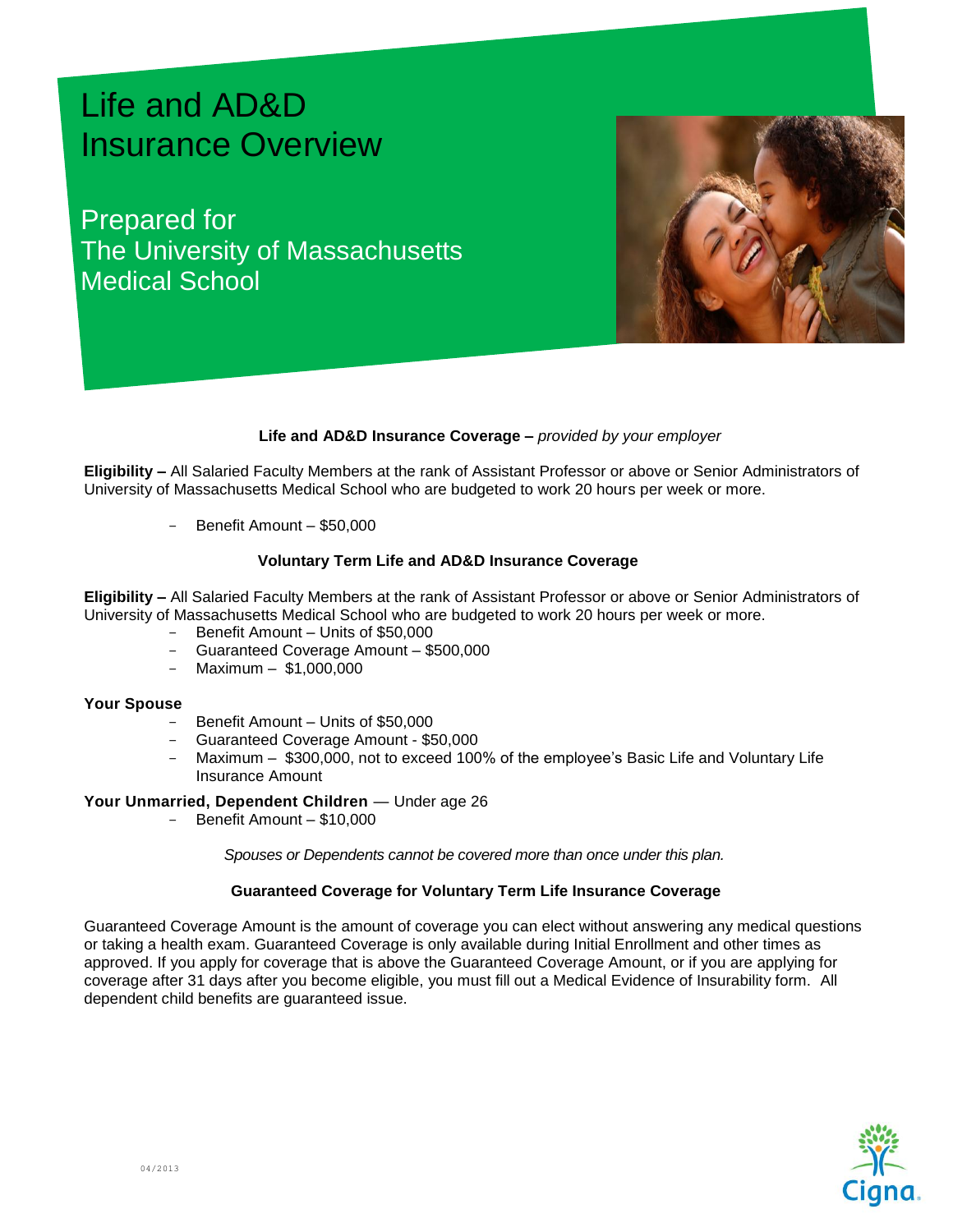|                   | <b>Employee and Spouse</b> |
|-------------------|----------------------------|
| Age               | <b>Cost Per \$1,000*</b>   |
| 29                | \$0.08                     |
| 30-34             | \$0.102                    |
| 35-39             | \$0.111                    |
| $40 - 44$         | \$0.12                     |
| 45-49             | \$0.165                    |
| 50-54             | \$0.237                    |
| 55-59             | \$0.417                    |
| 60-64             | \$0.624                    |
| 65-69             | \$1.173                    |
| 70-99             | \$1.884                    |
|                   |                            |
| <b>Child Cost</b> | \$0.10                     |
| Per \$1,000       |                            |
|                   |                            |
|                   |                            |

## **How Much Your Voluntary Life and AD&D Coverage will Cost per Month**

\* Rates are combination of Vol. Life and Vol. AD&D rates

# Costs are subject to change

# **Cost Calculation Example for Vol. Life and AD&D**

|                | Age | <b>Monthly Cost</b><br>per \$1,000 | <b>Benefit</b> |        |       |     | <b>Monthly</b><br><b>Cost</b> |
|----------------|-----|------------------------------------|----------------|--------|-------|-----|-------------------------------|
| <b>Example</b> | 42  | .12 <sub>7</sub>                   | 100,000        | $\div$ | 1.000 | $=$ | \$12.00                       |
| Yours          |     |                                    |                |        | 1,000 | =   |                               |

# **Other Coverage Features**

# **Accelerated Death Benefit — Terminal Illness for Basic and Voluntary Life**

If you or your spouse is diagnosed by two unaffiliated physicians as terminally ill with a life expectancy of 12 months or less, the benefit for terminal illness provides for up to 75% of the Term Life Insurance coverage amount inforce or \$500,000, whichever is less, to be paid to the insured. This benefit is payable only once in the insured's lifetime, and will reduce the life insurance death benefit.

# **Continuation for Disability for Employees Age 60 or over**

If your active service ends due to disability, at age 60 or over, your coverage will continue while you are disabled. Benefits will remain in force until the earliest of: the date you are no longer disabled, the date the policy terminates, the date you are Disabled for 12 consecutive months, or the day after the last period for which premiums are paid.

You are considered disabled if, because of injury or sickness, you are unable to perform all the material duties of your Regular Occupation, or you are receiving disability benefits under your Employer's plan.

## **Extended Death Benefit**

The extended death benefit ensures that if you become disabled prior to age 60, and die before it is determined if you qualify for Waiver of Premium, we will pay the life insurance benefit if you remain disabled during that period. If you qualify for this benefit and have insured your spouse or children, their coverage is also extended. No additional premium payment is required for the extended coverage.

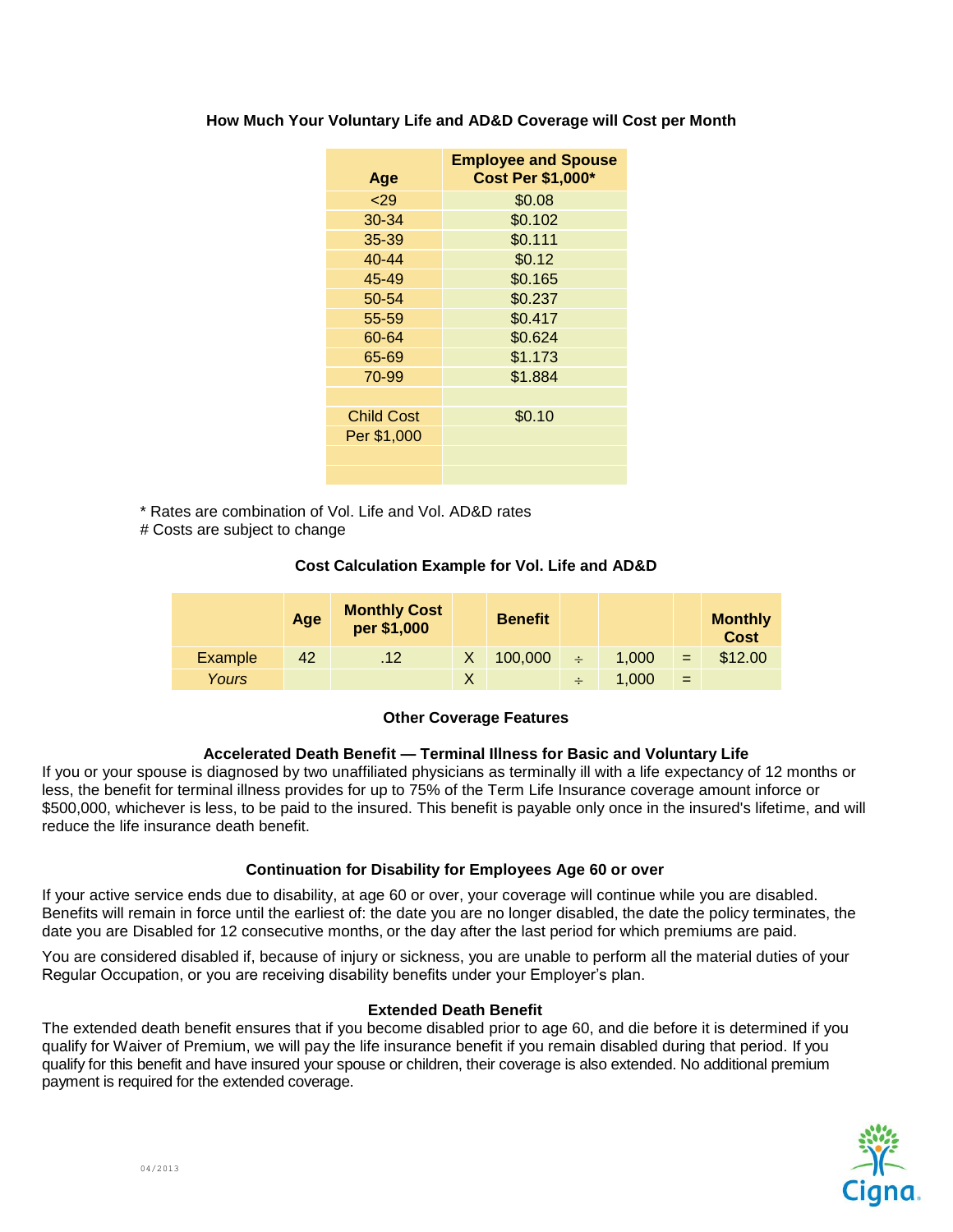## **Waiver of Premium**

If you are totally disabled prior to age 60 and can't work for at least 9 months, you won't need to pay premiums for your coverage while you are disabled, provided the insurance company approves you for this benefit. You are considered totally disabled when you are completely unable to engage in any occupation for wage or profit because of injury or sickness. This benefit will remain in force until age 65, subject to proof of continuing disability each year. If you qualify and have insured your spouse or children, their premium is also waived.

## **Rehabilitation During a Period of Disability**

If the insurance company determines that you are a suitable candidate for rehabilitation, the insurance company may require you to participate in an assessment and rehabilitation plan, not to exceed 18 months. A rehabilitation plan may consist of educational, vocational or physical rehabilitation or may include modified work or work on a part-time basis. If you refuse such assistance without good cause (a medical reason preventing participation, in whole or in part, in the rehabilitation plan), insurance under this plan will end.

#### **Conversion**

If group life insurance coverage is reduced or ends for any reason except nonpayment of premiums, you can convert to an individual policy. To convert, you must apply for the conversion policy and pay the first premium payment within 31 days after your group coverage ends. Family members may convert their coverage as well. Converted policies are subject to certain benefits and limits as outlined in the conversion brochure which may be requested as needed. Premiums may change at this time.

## **Portability**

This plan allows you to continue all of your coverage if you leave your employer. Premiums may change at this time. Just pay your premiums directly to the insurance company. Coverage may be continued for you and your spouse until age 70. Coverage may also be continued for your children.

## **Exclusions**

Voluntary life insurance will not be paid if loss of life is the result of suicide that occurs within the first two years of coverage.

## **A Valuable Combination of Benefits**

To help survivors of severe accidents adjust to new living circumstances, we will pay benefits according to the chart below.

| If, within 365 days of a covered accident,<br>bodily injuries result in:                                                                                                                                                   | We will pay this % of the<br>benefit amount: |  |  |  |
|----------------------------------------------------------------------------------------------------------------------------------------------------------------------------------------------------------------------------|----------------------------------------------|--|--|--|
| Loss of life                                                                                                                                                                                                               | 100%                                         |  |  |  |
| Total paralysis of upper and lower limbs, or<br>Loss of any combination of two: hands, feet or eyesight, or<br>Loss of speech and hearing in both ears                                                                     | 100%                                         |  |  |  |
| Total paralysis of both lower or upper limbs                                                                                                                                                                               | 75%                                          |  |  |  |
| Total paralysis of upper and lower limbs on one side of the body, or<br>Loss of hand, foot or sight in one eye, or<br>Loss of speech or loss of hearing in both ears, or<br>Severance and Reattachment of one hand or foot | 50%                                          |  |  |  |
| Total paralysis of one upper or lower limb, or<br>Loss of all four fingers of the same hand, or<br>Loss of thumb and index finger of the same hand                                                                         | <b>25%</b>                                   |  |  |  |
| Loss of all toes of the same foot                                                                                                                                                                                          | <b>20%</b>                                   |  |  |  |

*Only one benefit (the largest) will be paid for losses from the same accident.*

This information is a brief description of the important features of the plan. It is not a contract. Terms and conditions of coverafge are set forth in Group Policy No. FLX-966366 and Group Policy No. OK-967900. Please refer to your Certificate of Insurance or Summary Plan Description for more detailed information. Coverage is underwritten by Life Insurance Company of North America, a Cigna company. "Cigna" and the Tree of Life logo are registered service marks of Cigna Intellectual Property, Inc. © Cigna 2014

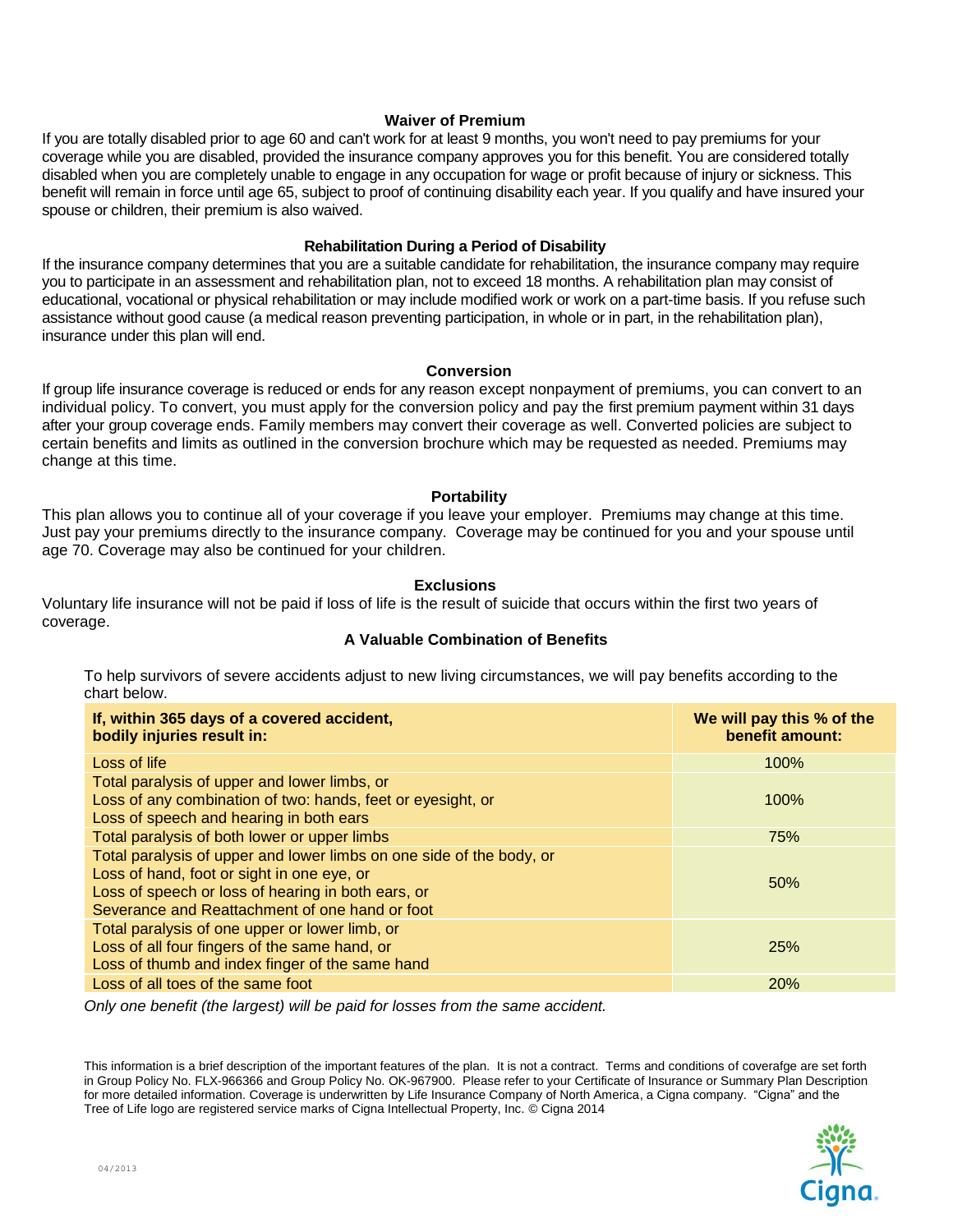# Long-term Disability Insurance Overview

Prepared for The University of Massachusetts Medical School



# **Long-term Disability Insurance Coverage –** *provided by you and your employer*

**Eligibility –** All Salaried Faculty Members at the rank of Assistant Professor or above or Senior Administrators of University of Massachusetts Medical School who are budgeted to work 20 hours per week or more.

**Monthly Benefit** – This plan offers two levels of coverage: (1) an employer-paid basic benefit which pays 55% of your covered monthly earnings — up to \$15,000 per month and (2) an employee-paid optional level, which allows you to change the percentage of your monthly benefit amount to 65% of your monthly covered earnings — up to \$15,000 per month. Your benefit amount will be reduced by any amounts payable to you by any of the sources listed under the "Effects of Other Income Benefits" section.

**Definition of Disability** – Disability means that, solely because of injury or sickness, you are unable to perform the material duties of your regular occupation and you are unable to earn 80% or more of your indexed earnings from working in your regular occupation. We will require proof of earnings and continued disability.

**Elimination Period** – You must be disabled for 180 days before benefits may be payable.

**Cost-of-Living Adjustment (COLA)** – Once you have received disability benefits for 12 consecutive months, we will increase your benefit each year, by 3% or the percentage increase in the Consumer's Price Index for Urban Wage Earners (CPI-W), if lower. We will continue these increases until the benefit period ends, whichever is earlier.

**Benefit Duration** – Once you qualify for benefits under this plan, you continue to receive them until the end of the benefit period shown below, or until you no longer qualify for benefits, whichever occurs first.

Your benefit period begins on the first day after you complete your elimination period. And, should you remain disabled, your benefits continue according to one of the following schedules, depending on your age at the time you become disabled.

The later of your SSNRA\* or the duration listed below. (*SSNRA means the Social Security Normal Retirement Age in effect under the Social Security Act on the Policy Effective Date.)*

| Age at<br><b>Disability</b>                | Age 62 or younger                                                                     | 63 | 64 | 65 | 66 | 67 | 68 | $69+$ |
|--------------------------------------------|---------------------------------------------------------------------------------------|----|----|----|----|----|----|-------|
| Duration of<br><b>Payments</b><br>(months) | To age 65 or the date the<br>42 <sup>nd</sup> monthly benefit is<br>payable, if later | 36 | 30 | 24 | 21 | 18 | 15 | 12    |